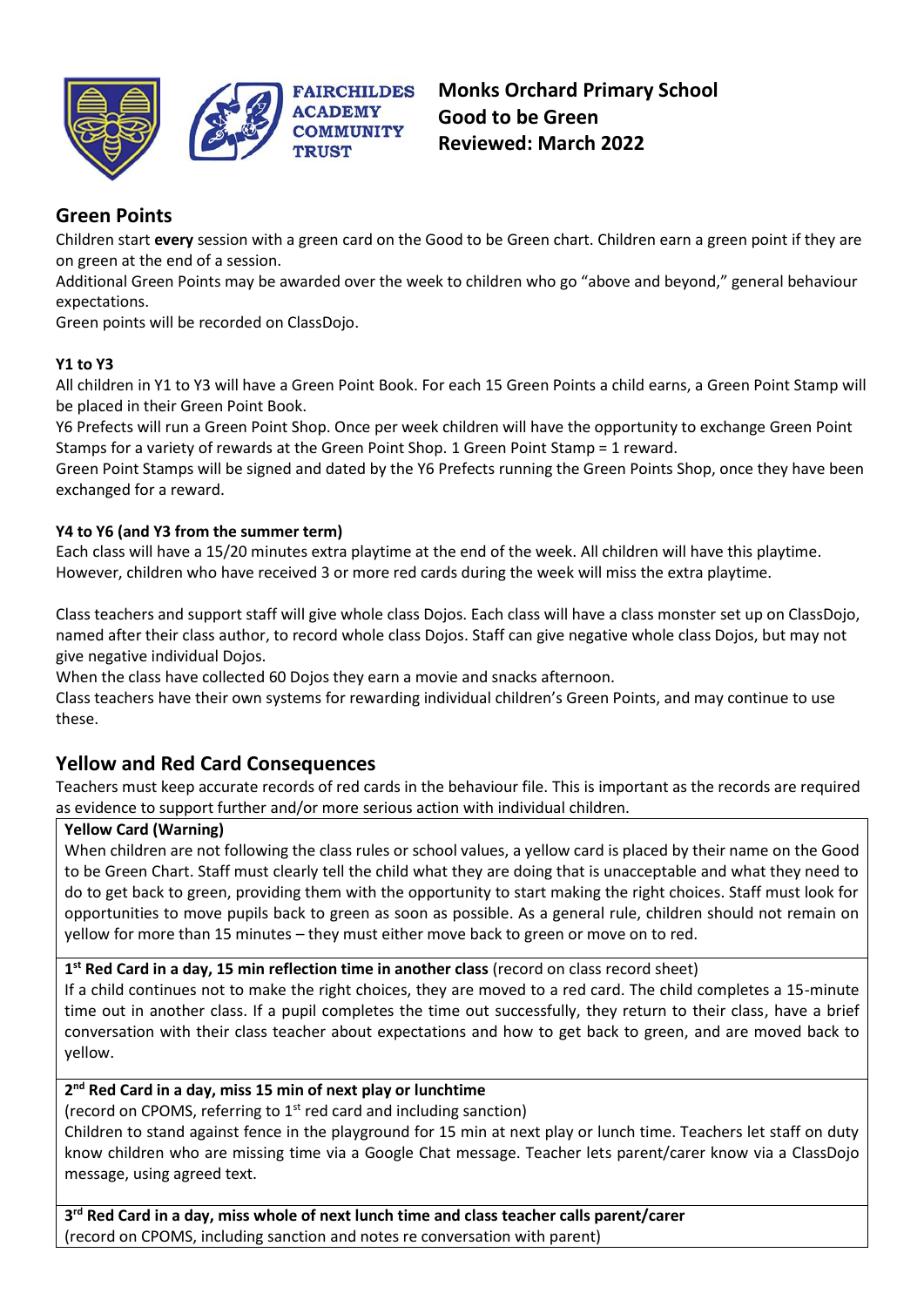Class teacher phones parent/carer at the earliest opportunity, before the end of the day (or speaks to parent/carer if they know they are going to pick them up). Explaining behaviour that led to the red cards and that they will be missing their next lunch time. Teacher arranges with SLT for child to sit outside an SLT member's office for next lunchtime.

## **SLT Involvement**

## (record on CPOMS)

If the unacceptable behaviour continues, the child refuses to comply with the above stages, or the incident is sufficiently serious, an SLT member may be required. **The child must not be sent**, a phone call should be made, or two trusted children sent, to the main office where the office staff will contact the appropriate SLT member (Phase Leader, if available). The SLT member will come to the classroom, speak to the teacher/support staff and decide what action will be taken, in consultation with the class teacher and the child, with a view to one of three outcomes.

## **A. Time out with member of leadership team.**

Pupil thinks of strategies to repair the situation and reports back to the member of the leadership team at the end of the day. Pupil returns to class to aim to get back to green.

## **B. Lunchtime detention**

SLT member will discuss and agree one or more lunchtime detentions with class teacher.

## **C. Phone call or letter home.**

Parents/carers are informed of the situation, steps required for improvement and next steps if there is no improvement in pupil behaviour. Pupil returns to class to aim to get back to green.

## **D. Parent/carer meeting.**

This may include reviewing and developing pupil targets or developing an Individual Behaviour Plan. The Class Teacher must record the outcome in the class behaviour file.

## **Repeated Red Cards**

For the vast majority of children, the Good to be Green system should work effectively. But some children, though their behaviour may not be extreme, may receive repeated red cards for low – level behaviours. In these cases:

- 1. The class teacher tells the child "I've noticed you have had … red cards/ spent a lot of time in X's class. The next time you get a red card for ……… you will miss a playtime/the fits 15 minutes of lunchtime." And then moves straight to the  $2^{nd}$  red card consequence for a limited period (max 1 week).
- 2. Liaise with SLT to arrange lunchtime detention.
- 3. The class teacher calls the parents/carers, tells them about the repeated behaviour, explaining they are getting a lot of red cards/missing playtime, and asks for support.
- 4. The class teacher arranges to meet the parent/carer, with the child.
- 5. The class teacher and phase leader meet the parent/carer together, with the child, to agree next steps, which may include an Individual Behaviour Plan

#### **Stay on Green at play/lunchtime**

This system can be used in the playground as follows:

#### **Consequences**

| Yellow      | Warning given                                                        |
|-------------|----------------------------------------------------------------------|
| Time Out    | Time out (max. 10 minutes in designated space). Brief conversation   |
|             | with class teacher at end of break/lunch, decide together whether to |
|             | give Red card in class, or further sanction                          |
| More than 1 | Playtime - Refer to class teacher                                    |
| time out    | Lunchtime - Refer to SLT                                             |